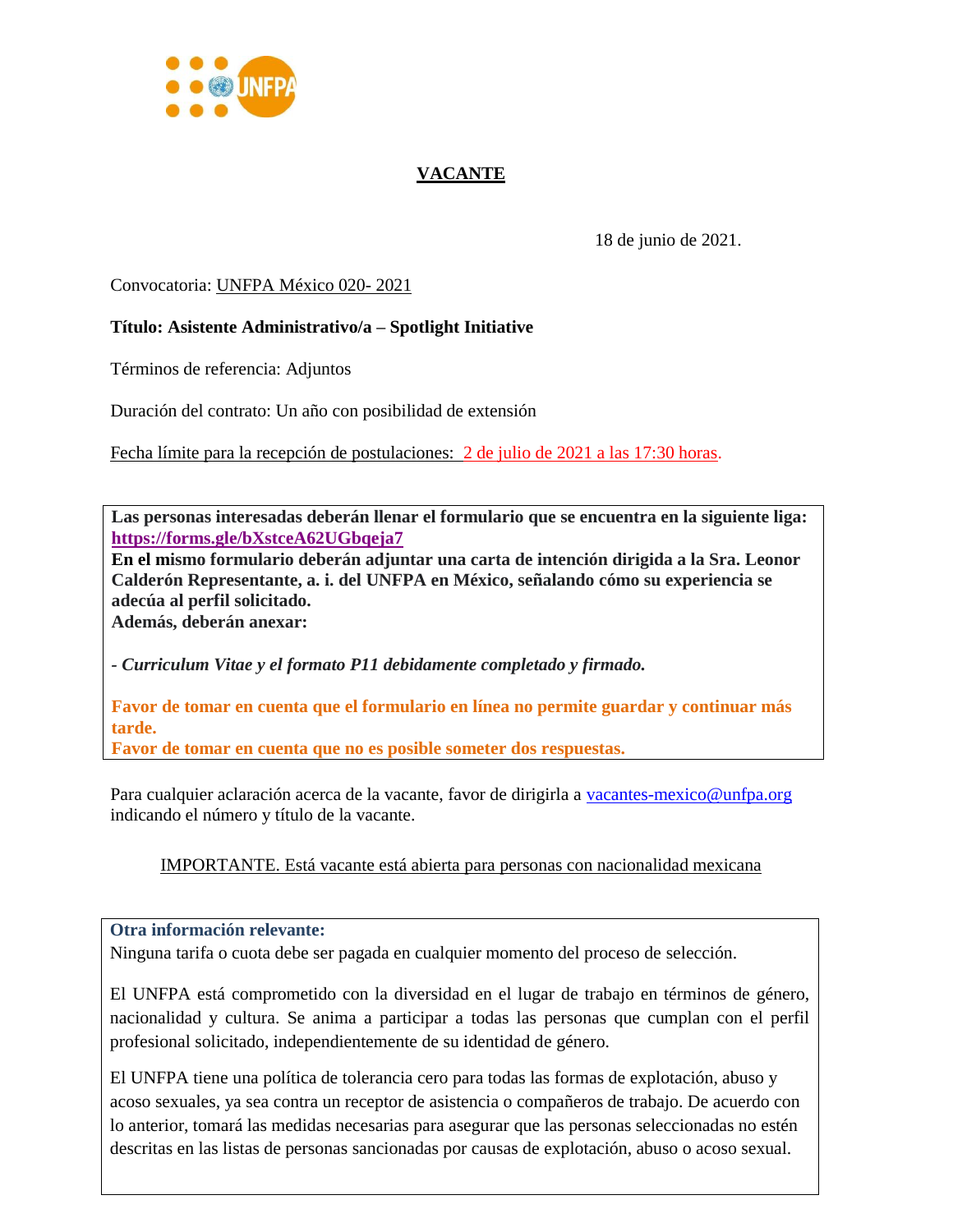

L.

| Administrative Assistant/<br>Spotlight Initiative |                                                                                                                                                                                                                                                                                                                                                                                                                                                                                                                                                                                                                                                                                                                                                                                                                                                                                                                                                         |  |
|---------------------------------------------------|---------------------------------------------------------------------------------------------------------------------------------------------------------------------------------------------------------------------------------------------------------------------------------------------------------------------------------------------------------------------------------------------------------------------------------------------------------------------------------------------------------------------------------------------------------------------------------------------------------------------------------------------------------------------------------------------------------------------------------------------------------------------------------------------------------------------------------------------------------------------------------------------------------------------------------------------------------|--|
| Organizational Location:                          | Under the supervision of the Project Coordinator and in close<br>cooperation with the Project Associate, the Administrative Assistant<br>supports the Spotlight Initiative Operations by performing a variety of<br>standard administrative processes ensuring high quality and accuracy of<br>work. The Administrative Assistant promotes a client, quality and<br>results-oriented approach.                                                                                                                                                                                                                                                                                                                                                                                                                                                                                                                                                          |  |
|                                                   | The Administrative Assistant will be based in the UNFPA Country<br>Office locatedin Mexico City and will work in close collaboration with<br>the UNFPA Operations team and administrative staff supporting other<br>programmes and projects to ensure synergies and consistent high-<br>quality service delivery.                                                                                                                                                                                                                                                                                                                                                                                                                                                                                                                                                                                                                                       |  |
| Background<br>and<br>Justification:               | Violence against women and girls (VAWG) is a pandemic whose most<br>extreme manifestation in Mexico resulted in the murder of 2,746 women<br>in 2016, an estimate of 7.5 women per day. VAWG is one of the most<br>devastating, persistent, embedded, and unfortunately tolerated forms of<br>human rights violation in the world. This violence is both a cause and<br>consequence of gender inequality and discrimination. The different<br>forms of VAWG are part of a continuum exercised against them on a<br>regular and systematic basis at all levels of their lives, which is rooted in<br>the sexist cultural models. It is also exacerbated, as well, by economic<br>inequality, discriminatory regulations, organized crime, enforced<br>disappearance and a deficient access to justice which prevents impunity.<br>The ultimate form of this kind of violence is feminicide.<br>According to the National Survey on Dynamics of Household |  |
|                                                   | Relationships (ENDIREH, 2016), in Mexico, 66.1% of women, aged 15<br>or above have suffered from violence at some point in their lives; 60% of<br>adolescents (between 15 and 17) have experienced at least one episode<br>of violence in their life. Additionally, a considerable proportion of the<br>victims of citizen insecurity and violence in the country are women and<br>girls, since disappearances, trafficking in persons for sexual exploitation<br>and sexual violence affect them disproportionately compared to their male<br>counterparts.                                                                                                                                                                                                                                                                                                                                                                                            |  |
|                                                   | On September 27, 2018, the UN and the European Union, in a global<br>alliance, launched the Spotlight Initiative to Eliminate Violence against<br>Women and Girls. This alliance promotes the assumption of political<br>commitments at the highest level and contributes to the achievement of<br>the Sustainable Development Goals (SDG) and, in particular, to<br>Objective 5 on gender equality. The Spotlight Initiative will make<br>specific investments on a large scale in Asia, Africa, Latin America, the<br>Pacific and the Caribbean, and focuses on all forms of violence against<br>women and girls that exist and potentiates gender inequality, with a<br>special focus on attention to domestic violence; sexual and gender-based<br>violence; harmful traditional practices; trafficking in persons and sexual                                                                                                                       |  |

# **TERMS OF REFERENCE**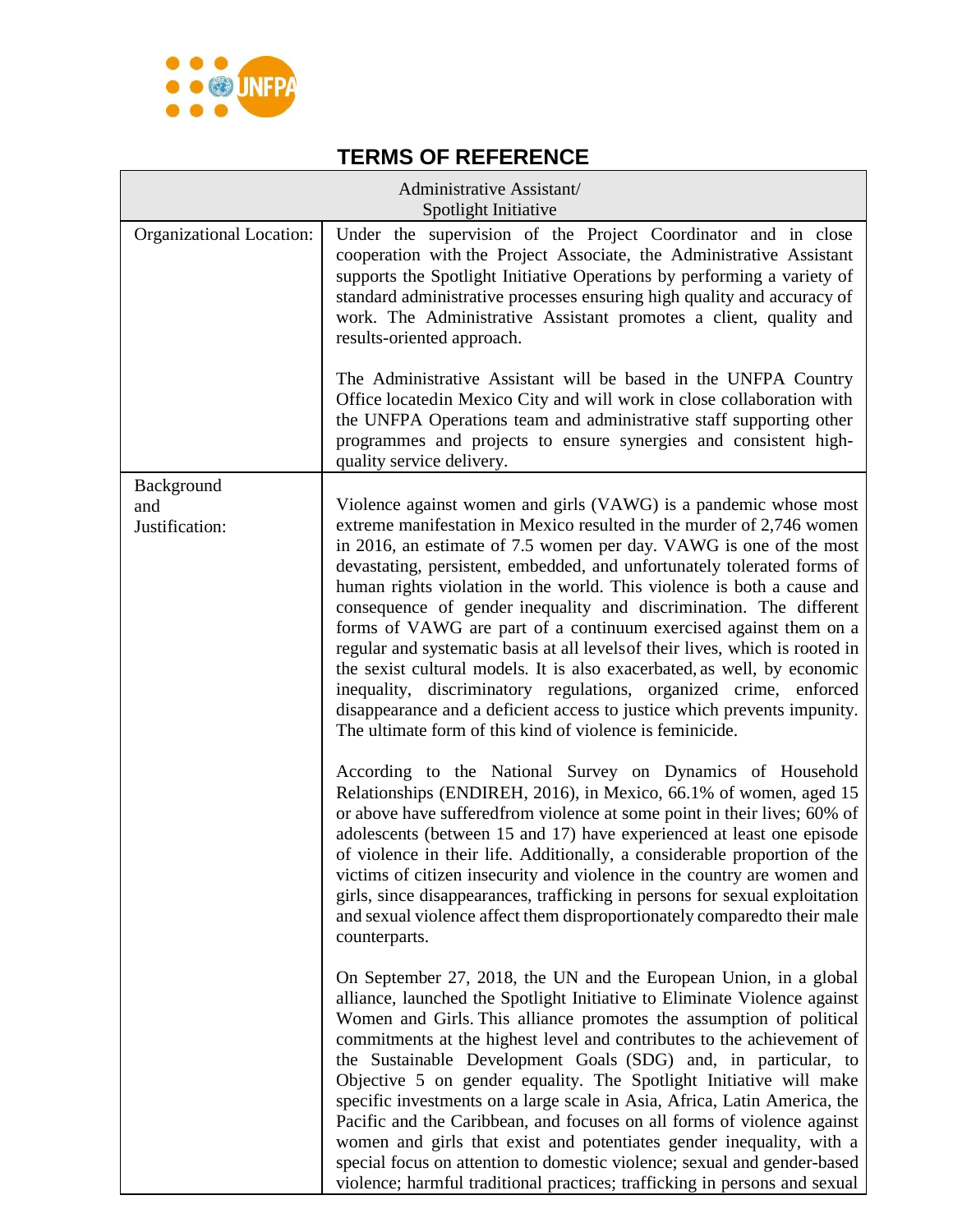

| and economic (labor) exploitation.                                                                                                                                                                                                                                                                                                                                                                                                                                                                                                                                                                                                                                                                                                                                               |
|----------------------------------------------------------------------------------------------------------------------------------------------------------------------------------------------------------------------------------------------------------------------------------------------------------------------------------------------------------------------------------------------------------------------------------------------------------------------------------------------------------------------------------------------------------------------------------------------------------------------------------------------------------------------------------------------------------------------------------------------------------------------------------|
| In Mexico, the Spotlight Initiative seeks to address the problem of<br>feminicide in a holistic way. For this, the Country Programme (CP) has<br>six pillars and places special emphasis on strengthening prevention<br>strategies that reduce risk margins, modify patriarchal social<br>structures, strengthen equality between men and women, and reduce<br>impunity.                                                                                                                                                                                                                                                                                                                                                                                                         |
| To achieve an adequate and sustainable transformation in the reduction<br>of feminicidal violence, the Spotlight Initiative seeks: (a) the existence<br>and application of non-discriminatory laws and appropriate sanctions,<br>which are monitored and evaluated by (b) institutions with trained<br>personnel and mechanisms for functional coordination with other<br>institutions, together with (c) other decision makers who change<br>stereotypes and gender roles, and who effectively prevent violence,<br>through (d) quality services and (e) quality public information, together<br>with (f) an autonomous and professional civil society.                                                                                                                         |
| The CP will be implemented according to six results areas:<br>• Outcome 1: Legislative and policy frameworks, based on evidence and<br>in accordance with international human rights standards on all forms of<br>VAWG, arein force and are implemented in plans.<br>• Outcome 2: National and subnational systems and institutions plan,<br>fund and offer evidence-based programs that prevent and respond to<br>VAWG, and include other sectors.<br>• Outcome 3: Social standards, mindsets, and behaviors on gender<br>equality change at a community and individual level to prevent VAWG.<br>• Outcome 4: Women and girls experiencing violence use available,<br>accessible, acceptable and quality essential services, including the long-<br>term recovery of violence. |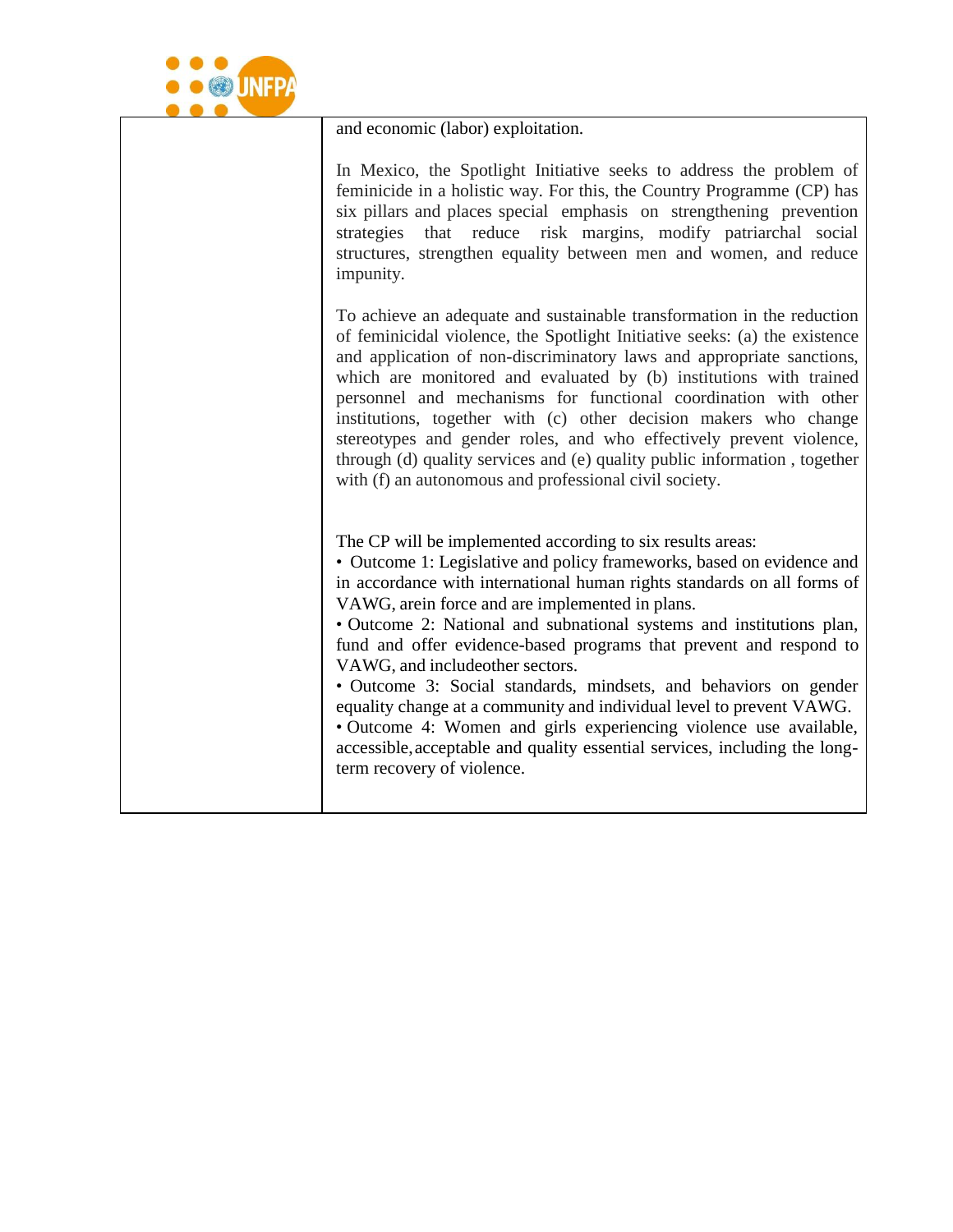

 $\overline{\Gamma}$ 

|                                                  | • Outcome 5: World-class quality, disaggregated and comparable data on<br>the different forms of VAWG are collected, analyzed and used in<br>accordance with international standards to have an impact on political laws<br>and programs.<br>• Outcome 6: Women's rights groups, autonomous social movements and<br>relevant civil society organizations, including those representing youth and<br>groups that face intersectional forms of discrimination, influence and<br>advance more effectively the elimination of VAWG<br>UNFPA Mexico will be in charge of leading the outcomes 3 and 4, as well<br>as being one of the implementing agencies for outcome 5.<br>The municipalities selected for the implementation of the Spotlight Initiative<br>are:<br>1. Ciudad Juárez; Chihuahua 2. Chihuahua, Chihuahua. 3. Ecatepec de<br>Morelos, State of Mexico. 4. Naucalpan de Juárez, State of<br>Mexico. 5.<br>Chilpancingo de los Bravo, Guerrero.                                                                                            |
|--------------------------------------------------|-------------------------------------------------------------------------------------------------------------------------------------------------------------------------------------------------------------------------------------------------------------------------------------------------------------------------------------------------------------------------------------------------------------------------------------------------------------------------------------------------------------------------------------------------------------------------------------------------------------------------------------------------------------------------------------------------------------------------------------------------------------------------------------------------------------------------------------------------------------------------------------------------------------------------------------------------------------------------------------------------------------------------------------------------------|
| Primary<br>Responsibilities/Expected<br>Results: | Provide general administrative and logistical support to the Spotlight<br>initiative in accordance with UNFPA rules, regulations, policies, and<br>strategies<br>Provide administrative, logistical and facilitation support to the<br>day-to- day implementation of the Spotlight Initiative; make<br>arrangements<br>for<br>prompt<br>and<br>logistical<br>the<br>effective<br>implementation of programme activities<br>Draft minutes of programme-related meetings as required<br>$\bullet$<br>travel<br>and<br>hotel<br>reservations,<br>Arrange<br>prepare<br>travel<br>$\bullet$<br>authorizations, process requests for visas, identity cards and other<br>documents, as required;<br>Provide administrative support to conferences, workshops, retreats;<br>Support in the elaboration of specifications for procurement<br>processes.<br>Provide advice to the Project Coordinator and Project Associate<br>basedon UNFPA policies and procedures manual.<br>Maintain filing system ensuring safekeeping of confidential<br>٠<br>materials. |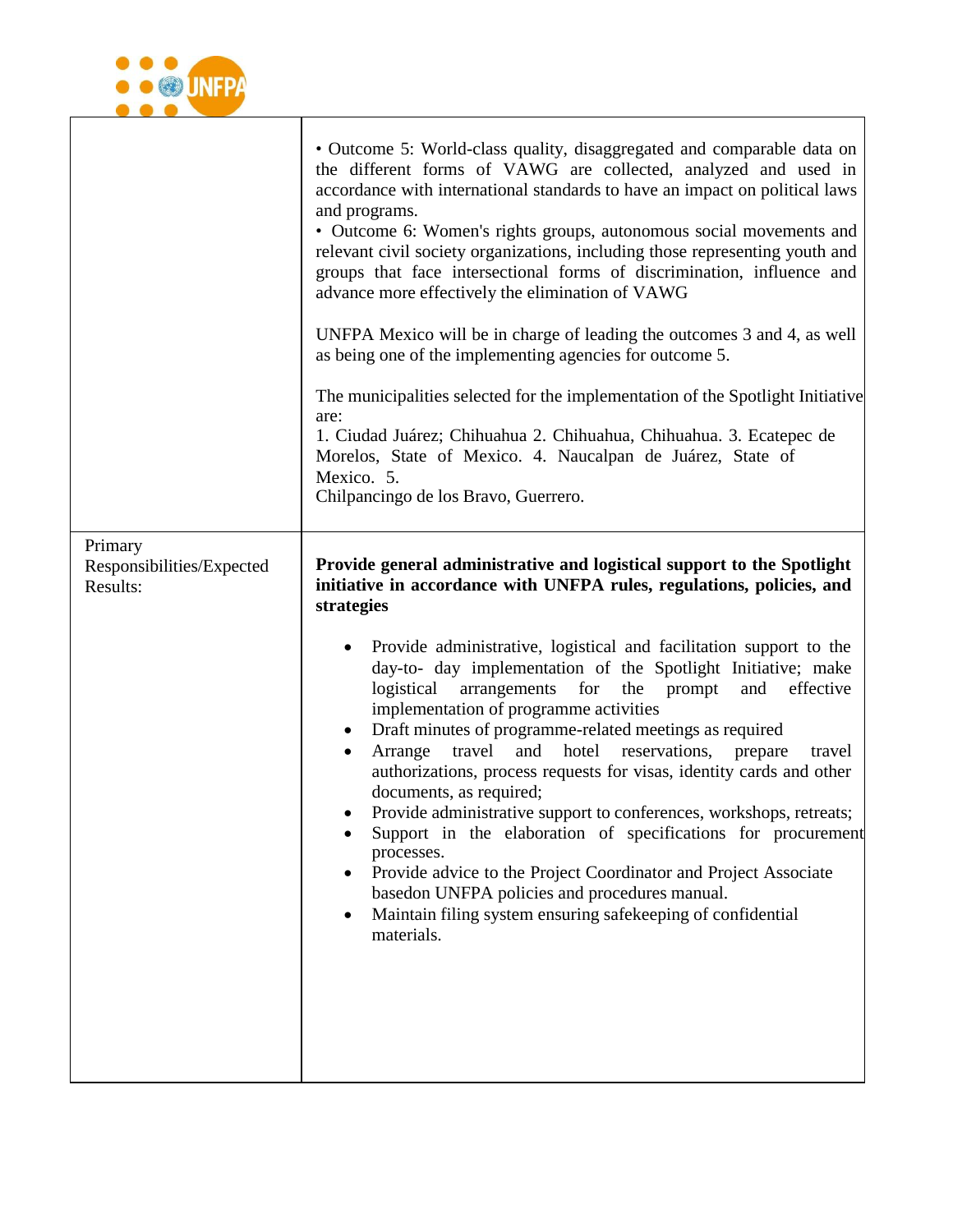

 $\overline{\Gamma}$ 

|                   | Provide administrative support to team and assets management<br>Prepare and issue contracts<br>$\bullet$<br>Maintain records on assets management and prepare required reports;<br>$\bullet$<br>Prepare Request for Quotations, ITBs or RFPs documents, receipt of<br>quotations, bids or proposals, their preliminary evaluation.<br>Ensure timely submission of processes in ERP system according to<br>UNFPA's expenditure control framework. |
|-------------------|--------------------------------------------------------------------------------------------------------------------------------------------------------------------------------------------------------------------------------------------------------------------------------------------------------------------------------------------------------------------------------------------------------------------------------------------------|
|                   | administrative<br><b>Provide</b><br>logistical<br>to civil<br>society<br>and<br>support<br>organizations (CSO), service providers and consultants<br>Provide administrative, drafting and coordination support to preparing<br>communication, contracts, agendas, visas, hotels<br>Provide administrative support to monitoring visits (Spot Checks)<br>$\bullet$                                                                                |
|                   | Provide administrative support to the implementation of Human                                                                                                                                                                                                                                                                                                                                                                                    |
|                   | <b>Resources services</b>                                                                                                                                                                                                                                                                                                                                                                                                                        |
|                   | Prepare and issue contracts<br>$\bullet$<br>Maintain records of all programme personnel and consultants and their<br>$\bullet$<br>respective status<br>Create and upload vacancy announcement, compile matrixes, organize<br>interview panels, and other tasks, as assigned;                                                                                                                                                                     |
|                   | Provide administrative support to knowledge building and knowledge                                                                                                                                                                                                                                                                                                                                                                               |
|                   | sharing                                                                                                                                                                                                                                                                                                                                                                                                                                          |
|                   | Facilitate trainings for projects partners on administration procedures, to<br>٠<br>comply with UNFPA rules and regulation.                                                                                                                                                                                                                                                                                                                      |
|                   | <b>Key Performance indicators:</b><br>Adherence to UNFPA rules and regulations;                                                                                                                                                                                                                                                                                                                                                                  |
|                   | Quality support to conferences and events;                                                                                                                                                                                                                                                                                                                                                                                                       |
|                   | Quality organization of files and reports;<br>$\bullet$                                                                                                                                                                                                                                                                                                                                                                                          |
|                   | Timely and accurate contract management                                                                                                                                                                                                                                                                                                                                                                                                          |
|                   | Timely support to team.                                                                                                                                                                                                                                                                                                                                                                                                                          |
| Duration and time | 12 months, August 1st 2021 - July 31st 2021. The contract maybe extended, based                                                                                                                                                                                                                                                                                                                                                                  |
| allocation:       | on performance evaluation and availability of funds.<br>This is a full time position.                                                                                                                                                                                                                                                                                                                                                            |
| Work relations:   | The Administrative Assistant will work under the guidance and direct<br>supervision of the UNFPA Project Coordinator for the Spotlight Initiative.                                                                                                                                                                                                                                                                                               |
| Job Requirements: | Education:<br>Bachelor's degree in Social Sciences, Administration or related fields<br>$\bullet$<br>Knowledge and Experience:<br>of progressively responsible<br>At least 3 years<br>experience<br>$\bullet$<br>in administration, procurement, HR, or logistic support service.                                                                                                                                                                |
|                   |                                                                                                                                                                                                                                                                                                                                                                                                                                                  |